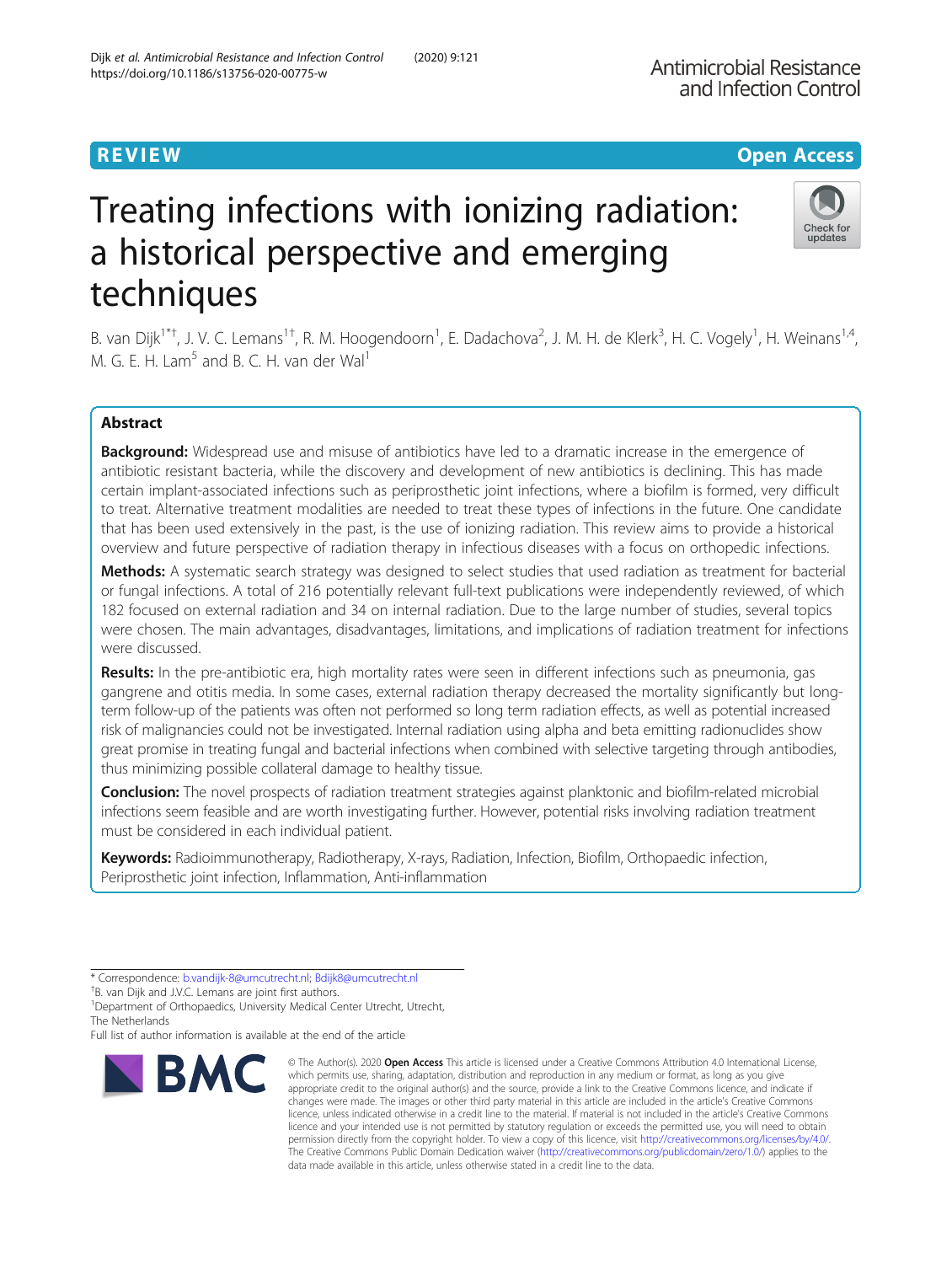For more than a century, radiation has been used as a treatment modality for a wide range of diseases. Its usefulness in diagnosis and oncological treatment is undisputed, but in the early twentieth century, radiation was commonly employed to treat infections, especially due to a lack of alternative treatments and limited knowledge of possible side effects. In the 1940s, radiation treatment slowly became obsolete with the discovery and availability of antibiotics. However, the war against infections is still ongoing and widespread use and misuse of antibiotics have led to the emergence of antibiotic-resistant bacteria, while the discovery and development of new antibiotics is rapidly declining [\[1](#page-9-0)].

The field of orthopedic surgery is in dire need of novel treatments. Total joint replacements are a common, last-resort treatment for degenerative joint disease, but 1–4% of patients develop a periprosthetic joint infection (PJI) [[2\]](#page-9-0). PJI is difficult to treat as bacteria form a biofilm on the prosthetic material. This hinders the host immune system, but more importantly, bacteria in a biofilm are mostly in a metabolic inactive or dormant state and therefore not susceptible to most antibiotics [[3\]](#page-9-0).

Currently, patients with PJI get prolonged antibiotic treatment, occasionally combined with multiple irrigation and debridement surgeries with- or without implant exchange to combat the infection. Despite this intensive treatment, outcomes are still unpredictable. In addition, the (often) elderly PJI population usually has multiple comorbidities, which necessitates multimodality treatment. In this regard, PJI patients are not dissimilar to oncology patients, with comparably high morbidity- and mortality rates. The 5-year mortality of PJI even surpasses that of most forms of prostate-, breast- and thyroid cancer  $[4, 5]$  $[4, 5]$  $[4, 5]$  $[4, 5]$ . Interestingly, like in these previously mentioned oncological conditions, ionizing radiation may play a role in the treatment of infectious diseases.

Ionizing radiation therapies of the past, like x-ray- or radioactive iodine therapy, damaged a large area around the region of interest. However, recent advances in both external and internal radiation techniques make these therapies potentially more accurate. In external radiation treatment, these advances include intensity-modulated radiotherapy, as well as novel technologies like MR Linac [\[6](#page-9-0)]. Similarly, in internal radiation treatment, radioimmunotherapy (RIT) has allowed the delivery of cytotoxic radiation to specific target cells, through the coupling of antibodies and radioisotopes [[7\]](#page-9-0). The same concept could be applied to treatment of infection, by coupling the radioisotopes to antibodies that targets bacterial cells or biofilm antigens [[8](#page-9-0)]. With these advances, a re-evaluation of their merits in infection treatments seems warranted. This article therefore aims to provide a historical overview as well as future perspective of radiation therapy in infectious diseases with a focus on orthopedic infections.

#### Methods

A systematic search strategy was designed for three academic databases, Pubmed, Embase and Cochrane, to select studies that used radiation for treatment of bacterial or fungal infections (Appendix 1). Studies were independently screened in two stages: screening of titles and abstracts, followed by the retrieval and screening of fulltext publications. Two reviewers used predetermined inclusion criteria as described in Table 1. Conflicts were solved by consensus, or (if no consensus could be reached) through consultation of a third reviewer. Since most studies involving radiation treatment of infections were performed in the distant past, no restrictions were set on publication date. Reference screening and citation tracking of the included articles was performed. The included full-text publications were then divided into two main groups: studies investigating external radiation therapy and publications investigating internal radiation therapy. Since the included publications differed strongly in scope, disease and patient populations, results were clustered by their organ system or disease group.

#### Results

Of 18,815 studies, 216 potentially relevant full-text publications were reviewed and divided into two groups, external and internal radiation. In this review, external radiation is defined as a method for delivering a beam of x-rays to the infection site and internal radiation is defined as a systemic treatment, involving radioisotopes that deliver a cytotoxic level of radiation to an infected

|  | Table 1 Eligibility Criteria |  |
|--|------------------------------|--|
|--|------------------------------|--|

External Radiation

| External Ragiation                                                        |                                      |
|---------------------------------------------------------------------------|--------------------------------------|
| <b>Inclusion Criteria</b>                                                 | <b>Exclusion Criteria</b>            |
| Investigates treatment of bacterial or fungal<br>infection with radiation | Diagnostic studies                   |
| Human, clinical study                                                     | Indirect use of radiation            |
|                                                                           | In vitro research                    |
|                                                                           | No abstract/full-text<br>available   |
|                                                                           | No English/German/<br>Dutch language |
| <b>Internal Radiation</b>                                                 |                                      |
| <b>Inclusion Criteria</b>                                                 | <b>Exclusion Criteria</b>            |
| Investigates treatment of bacterial or fungal                             | Diagnostic studies                   |
| infection with radiation                                                  | No abstract/full-text<br>available   |
|                                                                           |                                      |

No English/German/ Dutch language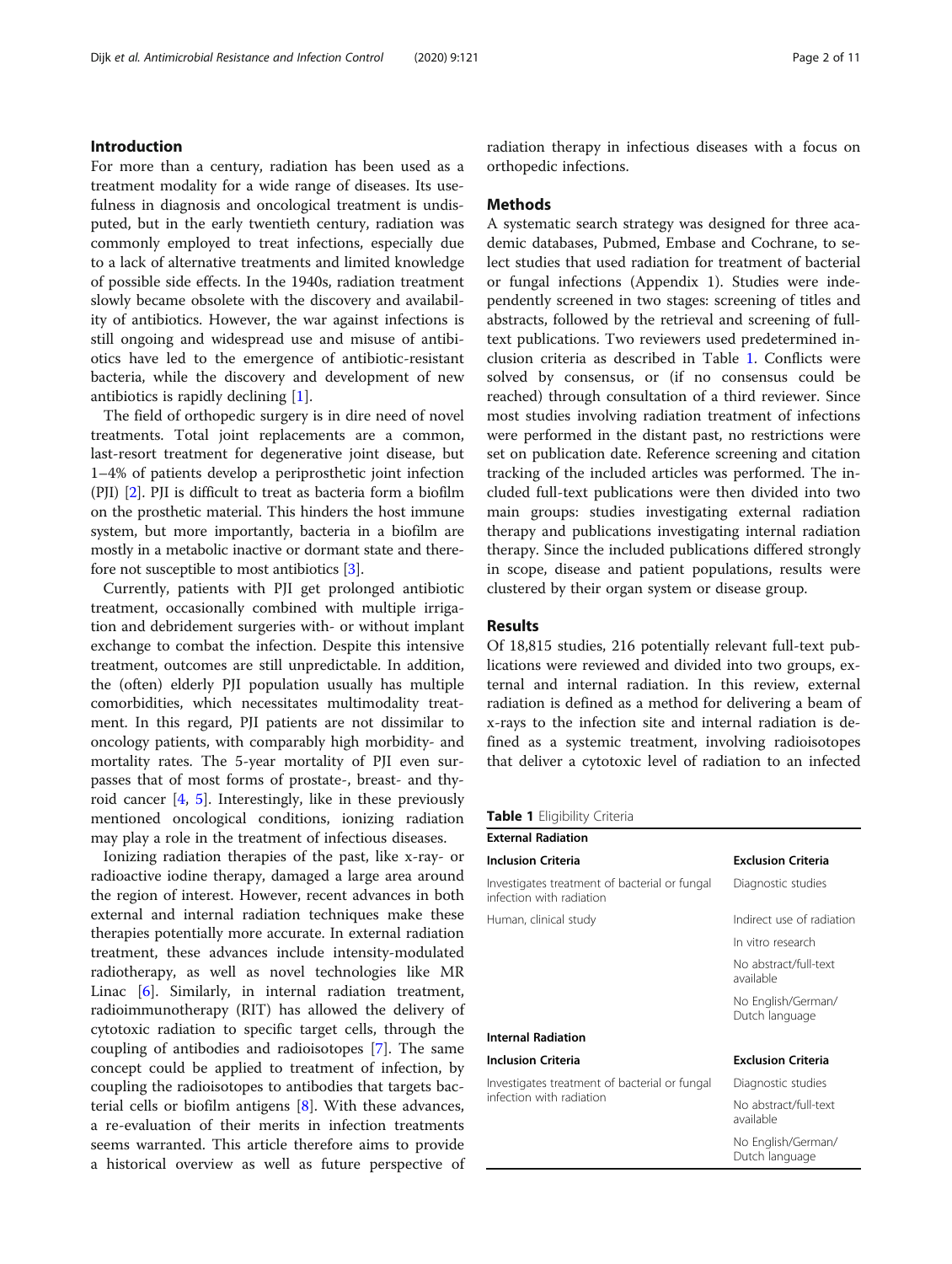site. Through reference screening and citation tracking another 99 articles were found for a grand total of 216 articles in total (Fig. 1). Due to the large number of studies, different articles in different topics were chosen that can directly or indirectly correlate to orthopaedic infections. Unfortunately, there were no suitable articles for radiation therapy on PJI or osteomyelitis that could be included. The following topics were chosen and are described in detail below: For external radiation treatment, pneumonia, soft tissue infections, and otolaryngological infections were chosen. For internal radiation treatment, bone tuberculosis, Helicobacter pylori and RIT for bacteria and fungus were chosen.

### External radiation

## Discovery of X-rays

In 1895, Wilhelm Röntgen was the first to describe the existence of X-rays [[9\]](#page-9-0). Following the publication of a radiograph of his wife's left hand, this new technique was welcomed with great enthusiasm. Already a few years later, the first therapeutic uses were described for infectious diseases.

#### Pneumonia treated with X-ray

Before the advent of antibiotics, pneumonia was a disease known for its high mortality [[10\]](#page-9-0). Musser and Edsall, performing clinical experiments with x-rays, found that this radiation markedly improved condition and disease progress of leukemia patients, which they hypothesized was due to an increase in metabolic processes in tissues [[10\]](#page-9-0). Unresolved pneumonia was, in their opinion, also a situation in which the body could not adequately metabolize the unresolved exudate that was left in the lungs. Based on this theory, they treated a patient who suffered from a 1 month old unresolved pneumonia with x-ray treatment for 5 min daily during 5 days. At the end of the week, the pneumonia had completely resolved [\[10](#page-9-0)]. Following this publication, multiple publications were published that also investigated the merits of x-rays in unresolved pneumonia, with good clinical results [[11,](#page-9-0) [12\]](#page-9-0). Krost et al. then investigated xray treatment for pneumonia in 12 children with unresolved pneumonia  $[13]$  $[13]$ . These patients had symptoms for as long as 3–6 weeks before the first x-ray treatment was given. After 1–2 x-ray treatments, (5 mA, 5 min, spark gap 19 cm, distance 20 cm, 3 mm Al and 4 mm leather filter) 11 cases of pneumonia (92%) resolved within several days, the clinical situation often improved after hours. Powell et al. continued research of x-rays in the 1930's, his cohort of adults showed a decreased mortality of 6.7% (9/134 patients), a sharp improvement from earlier mortality rates for pneumonia [[14\]](#page-9-0). In that study, patients were alternatively included in the x-ray group or the control group, but after seeing the marked reduction in mortality in the x-ray treatment group, all control patients were subsequently treated with x-rays (all patients received 250–350 röntgen). A few years following Powell's research, sulfonamides, the first

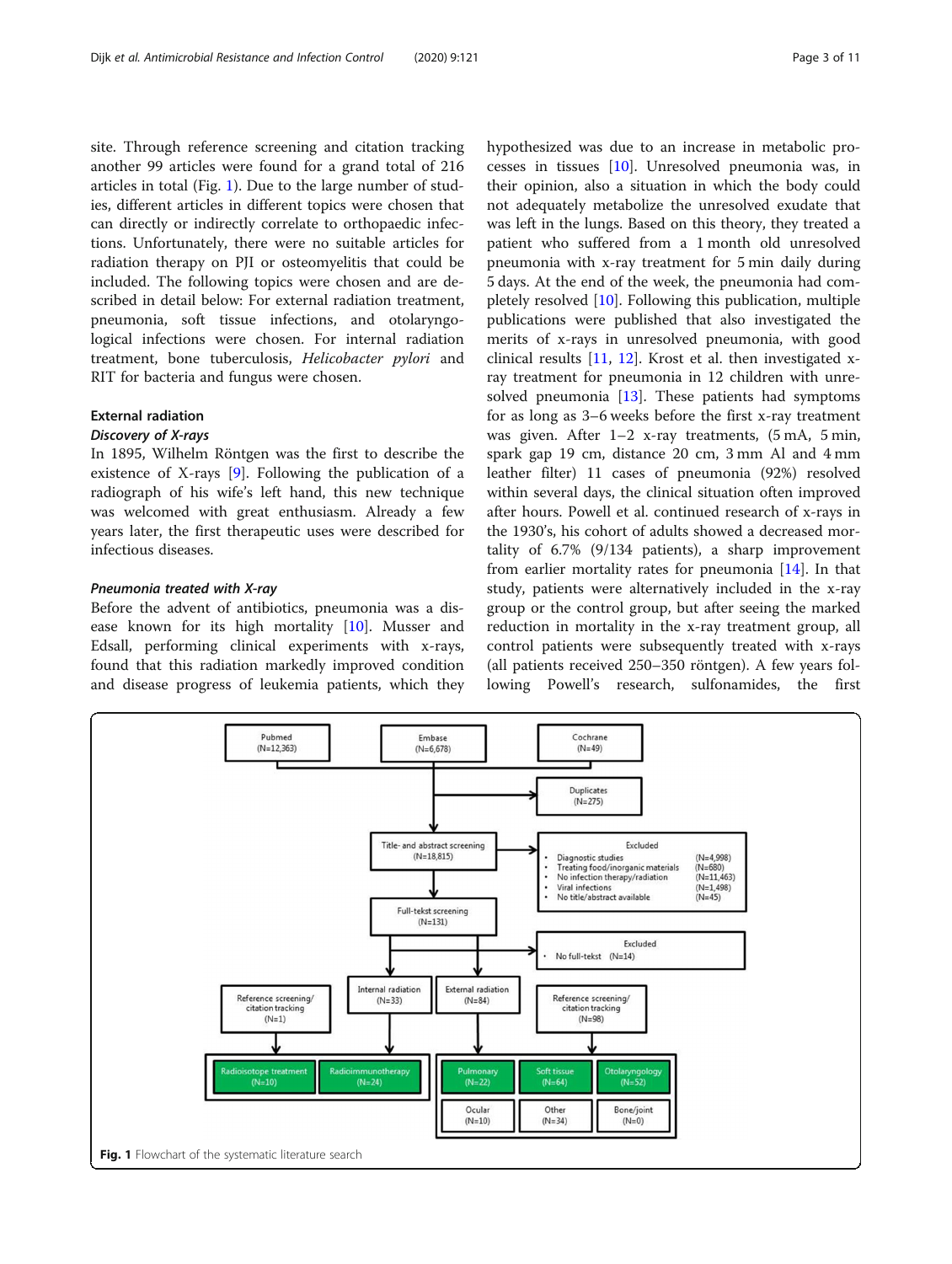antibiotics, were used as standard treatment for pneumonia, and use of x-rays fell out of favor. Research, however, was continued for patients who did not respond to, or did not tolerate sulfonamide therapy. In one such study, 22 out of 29 patients (75.9%) who showed no response to sulfonamides, recovered completely with x-ray therapy (120 Kv, distance 40 cm, 3 mm Al filter, 200 röntgen single-dose for a maximum of 3 doses) [[15](#page-9-0)]. Some short-term adverse effects were shown by several authors, namely convulsions and cyanosis when the single session radiation dose exceeded 10 Gy [[16](#page-9-0), [17\]](#page-9-0). These complications often resolved, and therapy was still effective in these patients. Unfortunately, none of the authors performed long-term follow-up of their patients, so the long term radiation effects, as well as a potential increased risk of malignancies could not be investigated. For a comprehensive review of the clinical and animal literature on x-ray use in pneumonia, we direct the reader to the study by Calabrese and Dhawan [[18](#page-9-0)].

## Soft tissue infections treated with X-ray

Different soft tissue infections such as gas gangrene, furuncles and carbuncles were treated with X-rays in the first half of the twentieth century and will be discussed in detail below. Gas gangrene, or Clostridium myonecrosis, is a destructive soft-tissue infection caused by anaerobic Clostridium bacteria. The micro-organisms that are often associated with severe trauma or contaminated wounds thrive in low-oxygen environments and rapidly destroy muscle tissue while producing gas in the tissues. Severe pain, edema and/or bullae, an unusually rapid tachycardia, and palpable soft tissue crepitations are all clinical signs that point to the presence of gas gangrene [[19\]](#page-9-0). Before the antibiotic era, surgery, namely amputation, was the only treatment, and mortality was around 50% [\[20](#page-9-0)]. Radiologist Kelly reported in 1931 his experience with treating gas gangrene with x-rays and found a mortality of only 2 in 8 patients, without the need for further amputation after x-ray treatment (6–7 doses of 3 min; spark gap 13 cm, 5 mA, distance 38 cm, 0.5 mm Al filter). He described this in his paper in one patient: "The laboratory cultures were positive for Bacillus welchii, and x-rays films showed considerable gas in the soft tissues. Amputation was advised by consultants, but action was deferred to see the effects of the other treatment. Serum [equine serum containing antibodies against one or more Clostridium species] and x-ray therapy were administered. No amputation was necessary and the patient was dismissed after seven weeks hospitalization" [[21\]](#page-9-0). Following Kelly's initial success, many studies were performed over the years, with the majority showing excellent results. In a review and meta-analysis of the case series literature, Kelly and Dowell showed that a combination of surgery, serum therapy and x-ray treatment

(different radiation regimes were used during this study) resulted in a 11.5% mortality (42/364 patients) compared to a 35–50% mortality rate when only surgery and serum were evaluated together  $[20]$  $[20]$ . In a subgroup of x-ray patients who received multiple x-ray treatments, mortality was even lower, at 5.9% (17/288 in patients with  $\geq$ 3 xray treatments). In a subgroup that underwent only xray treatment without serum therapy, mortality was 4.7% (2/42 patients) and no amputations were necessary. How x-rays halted the gas gangrene infection was never elucidated, although it was generally known that the relatively low radiation dose was not able to destroy the bacteria directly. More likely hypotheses that were proposed included the possibility that radiation causes local vessels to dilate, increasing oxygen supply to the infected tissue and thus diminishing the potency of anaerobic bacteria, as well as the possibility that radiation stimulated either the proliferation of immune cells or the release of bactericidal products from lymphocytes [\[22,](#page-9-0) [23\]](#page-9-0). It must be noted that some authors did not find x-rays to be effective [[24](#page-9-0)], and that the promising mortality figures could have been the result of selection bias as well as an improved standard of care for these infections over time [\[25\]](#page-9-0).

A furuncle, or boil is an infection of the hair follicle and its surrounding tissue caused by Staphylococcus aureus or Staphylococcus epidermidis which are also the most common pathogens causing PJI today. When multiple furuncles fuse together it is called a carbuncle, both had high mortality rates in the first half of the twentieth century, before the use of antibiotics. As early as 1906, Coyle described complete abortion of the carbuncle in 4/5 patients treated with x-rays [[26](#page-9-0)]. This result wasn't given much attention until almost a decade later, when Dunham published the results of 67 patients that were treated with a single x-ray dose of 6 Gy and stated that "nothing in all roentgen therapy gives such positive and uniformly perfect results as the treatment of a carbuncle" [[27\]](#page-9-0). In the following years, multiple articles were published about the great and prompt benefit to patients treated with x-rays [\[28\]](#page-9-0). A lower single therapeutic dose of 0.75–2 Gy showed less radiation-induced side effects and an even greater effect on pain reduction and healing, especially in early stages of the disease [[29\]](#page-9-0). In the early 1940's, this x-ray therapy became obsolete due to the introduction of antibiotics. For a more detailed description of the historical role of x-ray treatment for carbuncles and furuncles we direct the reader to the review by Calabrese [\[29\]](#page-9-0).

## Otolaryngological applications

Before the advent of tympanostomy tubes, otitis media was a major health problem in school children. Following upper respiratory tract infections, tissue in the nasopharynx swells and blocks the Eustachian tube, thus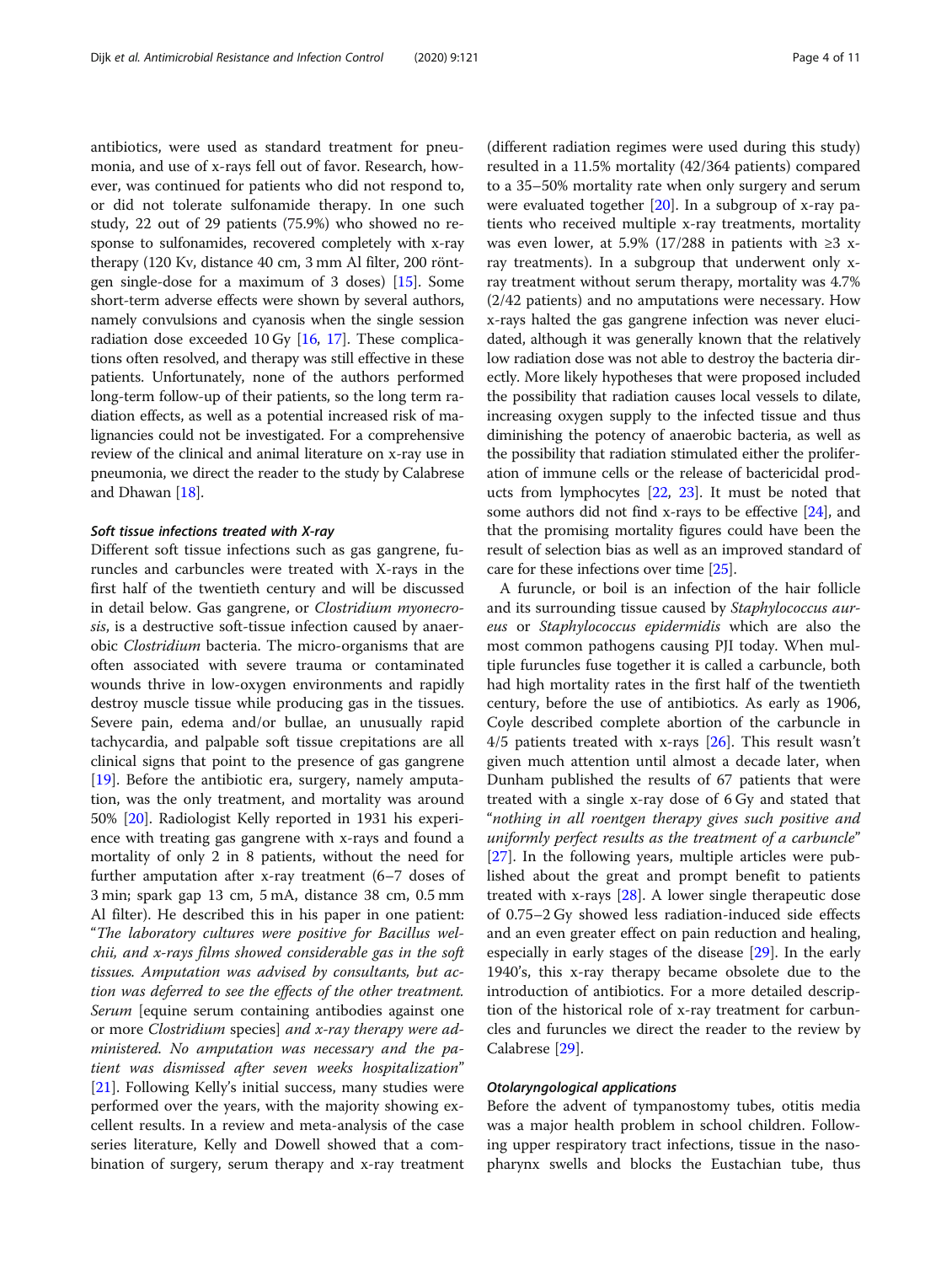blocking the outflow of middle ear secretions, which may become infected and cause conductive hearing loss. Blockage of the Eustachian tube may also be caused by swelling of the adenoid tissue of the nasopharynx  $[30]$  $[30]$ . Treatment in the past consisted of paracentesis, adenoidectomy or surgical removal of tissue surrounding the Eustachian tubes, although these therapies were often ineffective [[31](#page-9-0)]. The resulting chronic hearing loss had a deleterious effect on the development of normal hearing and speech of children.

Early in the twentieth century, x-rays were proposed as a viable treatment to otitis media caused by Eustachian tubes blocked by lymphoid tissue, as it was already known that these tissues were very radiosensitive [\[32](#page-9-0)]. Beattie et al. found in 1920 that patients suffering from chronic otitis media with symptoms of mastoiditis showed clinical improvement after diagnostic mastoid xrays. Out of 14 chronic patients, 9 improved after only 1–3 sessions with 180 s of x-ray exposure [\[33\]](#page-9-0). Similar results were found by other studies over the years [[34\]](#page-9-0).

Crowe and Baylor, happy with the effect that radiation had in reducing lymphoid tissue around the Eustachian tube, proposed that radiation could be applied much more locally compared to x-ray through nasal application of a small radioactive radium or radon source, which would cause much less systemic radiation [\[35](#page-9-0)]. Through covering the applicator with brass, all alphaand most beta-radiation was filtered. Gamma rays were emitted that mimicked the x-ray treatment, but applied only locally, where it was needed. The technique was optimized by Crowe and colleagues, and a nickel-copper alloy was used instead of brass to cover the applicator, so that more beta-radiation was emitted that decreased the necessary application time and reduced the gammaradiation load on tissues other than the nasopharyngeal lymphoid tissue. The treatment differed between studies but often consisted of 1–4 sessions of application with around 25–50 mg <sup>226</sup>Ra sulphate for 8–15 min ( $\sim$  5 Sv at lymphoid tissue over 6 sessions, total dose in surrounding tissues estimated to be 36–142 Sv) [[36](#page-9-0)–[38](#page-9-0)]. The efficacy of the treatment was excellent, symptoms decreased within days, and the radium treatment was used in many children, but also in thousands of air force pilots and submarine personnel who had undergone baro-trauma [[39\]](#page-9-0).

The positive results in children were illustrated in a randomized controlled trial by Hardy and Bordley, which consisted of over 1000 school children with conductive hearing loss who were randomized in groups that received three sessions with an applicator containing either radium or a placebo, blinded to patient and physician [\[40](#page-9-0)]. In the subgroup with greatest hearing loss (i.e. the group with large lymphoid tissue overgrowth), hearing improved significantly greater with

radium therapy compared to control treatment, and lymphoid tissue was significantly reduced. Interestingly, mild hearing loss in the placebo group improved markedly over the years as well, from which it was concluded that radium therapy should only be performed in cases in which hearing loss is found as a result of Eustachian tube dysfunction, because in most other cases, the condition also improved without treatment.

Over time, physicians became more concerned about the potential long-term health effects. An increase in cancer risk was suggested by some studies that followed children who had received radiation for benign conditions during childhood  $[41, 42]$  $[41, 42]$  $[41, 42]$  $[41, 42]$ . However, these increased cancer risks were never unequivocally shown in cohort studies that investigated patients treated with nasopharyngeal radium. A cohort by Ronckers et al. found no increase in head and neck- or thyroid malignancies in a large cohort of over 4000 patients, although the incidence of breast cancer and non-Hodgkin lymphoma was slightly elevated [\[38](#page-9-0)]. Another study by Yeh et al. found no significant increase in the incidence of malignancies in a cohort of more than 1700 patients with around 40 years of follow-up  $[43]$ . Loeb et al. performed a literature review of studies on nasal radium therapy that included almost 30,000 patients (of whom a large proportion was treated by Crowe and colleagues). They found no cases of malignancies that could be clearly attributed to radium treatment [[44\]](#page-9-0).

Although an increased incidence of malignancies was never proven, the use of radium was not without risks. Notable was an incident in 1958 at the otolaryngology department of our own institution, the University Medical Center Utrecht, where the tip from a radium capsule broke away from the applicator, and was accidentally swallowed, with the treating physician being unaware. The 5-year old patient returned home, where she threw up the capsule, which was then accidentally deposited into the chimney by her father. The charred (and radioactive) ashes were distributed outside, thus contaminating the entire house and garden with radioactive material. This prompted a citywide emergency, the patient and her family were quarantined, and all persons who had contacted the family during the incident had to be examined both medically, and with Geiger counters (Video 1). During the first month after the incident, parts of the house were broken down and renovated by army personnel in protective gear. The radioactive waste was dumped in the ocean, some 30 miles from the Dutch coast. A few months after the incident, a new "Radioactive substance decree" was written into Dutch law, detailing "( …) that sources of Radium could only exceed 1 mCu if, and only if, adequately encapsulated by a shell that cannot be removed without damage ( …), which is hermetically sealed and which is created from an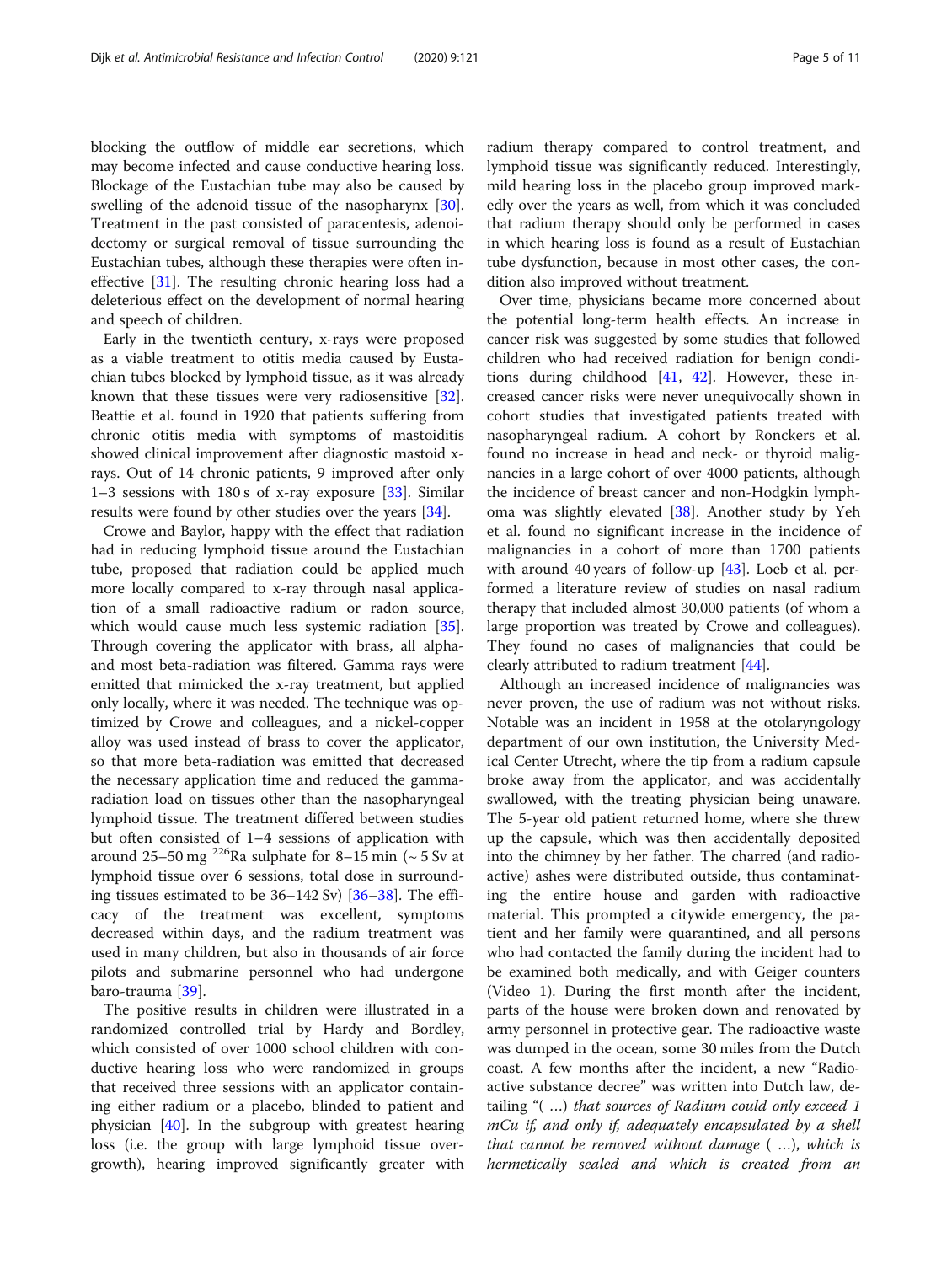indestructible material  $( ...)$ " [\[31](#page-9-0)]. Unfortunately, this measure came too late. The incident caused much media publicity, and with increasing fear of radioactive substances, fueled more so by the Cold War, radium therapy was quickly abandoned in the Netherlands, also partly because of the advent of non-radioactive alternatives. An in-depth description of this incident was written by Graamans [[45\]](#page-9-0). The patient was said to have lived a healthy life, with no radiation-related complications.

#### Internal radiation

In this review, internal radiation is defined as a systemic treatment, involving radioisotopes that deliver a cytotoxic level of radiation to a diseased site. The hypothesis of "magic bullets" that could selectively kill pathogens or cells without harming healthy tissue was first described around 1900 by Paul Ehrlich [[46\]](#page-9-0). The concept of targeted radiation therapy was used from the 1900s for different infectious diseases and is described in detail below.

## Thorium X

Starting from around 1912, Thorium X was used in dermatology and as a treatment for rheumatic diseases. Thorium X (Radium-224;  $2^{24}$ Ra) is a short-lived alphaemitter (half-life of 3.6 days) and was applied topically, intravenously and orally. Around 1940, Peteosthor was developed to treat bone tuberculosis [[47](#page-9-0)]. The drug contained  $224$ Ra-chloride (Thorium X), platinum and red dye eosin. The hypothesis was that this short-lived boneseeking alpha-emitter could selectively target, accumulate, and destroy the infected bone. Between the 1940's, and mid-1950's, primarily children and juveniles were treated with high doses of  $224$ Ra, receiving repeated injections up to 2 MBq twice a week, often for prolonged periods of time, sometimes totaling up to 140 MBq [\[48](#page-9-0)]. Around 1950, Spiess and Mays questioned the efficacy of Peteosthor and conducted several in vitro and in vivo experiments. They showed that killing of Mycobacterium tuberculosis was seen in vitro with high doses of  $224$ Ra, but no killing was seen in vivo. Objections to the treatment were raised in the early 1950's, the primary one being that  $224$ Ra deposited in the growing skeleton of children and juveniles would cause severe damage [\[48](#page-9-0)]. Because of the questionable efficacy of the treatment and the introduction of antibiotics like Streptomycin, discovered by Waksman (1943), Peteosthor was abandoned as a treatment for bone tuberculosis in 1956. After 1956, Spiess and Mays followed a cohort of 899 patients treated with high doses of Peteosthor for many years. A significant increase was seen in the incidence of bone tumors (56 cases among 899 patients, 6.2%) [\[47](#page-9-0)].

## Iodine-131 – helicobacter pylori

Helicobacter pylori (Hp) infection is a common chronic bacterial infection, present in almost half of the world population [\[49\]](#page-9-0). Multiple studies investigated the effect of radioactive iodine-131 ( $^{131}$ I) on Hp.  $^{131}$ I is a shortlived beta-emitter (half-life 8.4 days) and is an important treatment modality in the management of thyroid cancer and hyperthyroidism.  $131$  does not only accumulate in the thyroid, but also in the stomach, and could therefore potentially eradicate Hp infection [\[50\]](#page-9-0). In 71 patients treated for differentiated thyroid carcinoma, a pretreatment urease breath test was done to diagnose an Hp infection. Twenty-three patients had a negative posttreatment result and thus a significant reduction in Hp. [[50\]](#page-9-0) In another study, 18 of 85 patients infected with Hp who were treated for hyperthyroidism with <sup>131</sup>I showed a negative urease breath test after treatment, which also means a significant reduction in Hp. [[51\]](#page-9-0) However, no significant reduction was seen in two other studies, the first with 18 patients treated for differentiated thyroid carcinoma and the second study with 76 patients treated for differentiated thyroid cancer and 11 for primary hyperthyroidism [[52,](#page-9-0) [53\]](#page-9-0).

#### Radioimmunotherapy

Currently, RIT is used to treat different types of cancer, but until the 1940's, cancer treatment was exclusively based around the surgical approach. That changed with the advent of molecular medicine, and with the discovery of "chemotherapy" by Louis Goodman and Alfred Gilman [\[54](#page-9-0)]. In the next few decades, multiple chemotherapeutic agents were discovered that successfully induced remission of multiple types of cancer. However, during the development of these systemic cancer drugs, significant problems, such as acute and long-term toxicities were repeatedly encountered. Therefore, a change of strategy was needed and was found in targetedtherapy [\[54](#page-9-0)]. The aim of targeted therapy is to specifically target tumor cells with specific antibodies or small molecules that interfere with molecular pathways related to carcinogenesis and tumor growth. In the late 1980's, researchers shifted their focus to unraveling and understanding these molecular pathways and due to innovations in technology more and more antibodies and inhibitors of specific targets were discovered [\[55](#page-9-0)]. While antibodies can directly affect tumor cells, they can also be used as transport vehicles to deliver agents that can destroy tumor cells (e.g. radioisotopes) [\[17](#page-9-0)]. When antibodies are labeled with radioisotopes, a high dose of ionizing radiation can be delivered directly to the targeted cells. In the past decade, success was seen in treating non-Hodgkin lymphoma with the only two radioimmunoconjugates approved by the FDA,  $^{131}$ I-tositumomab and  $^{90}Y$ -ibritumomab tiuxetan [\[7](#page-9-0), [56](#page-9-0)].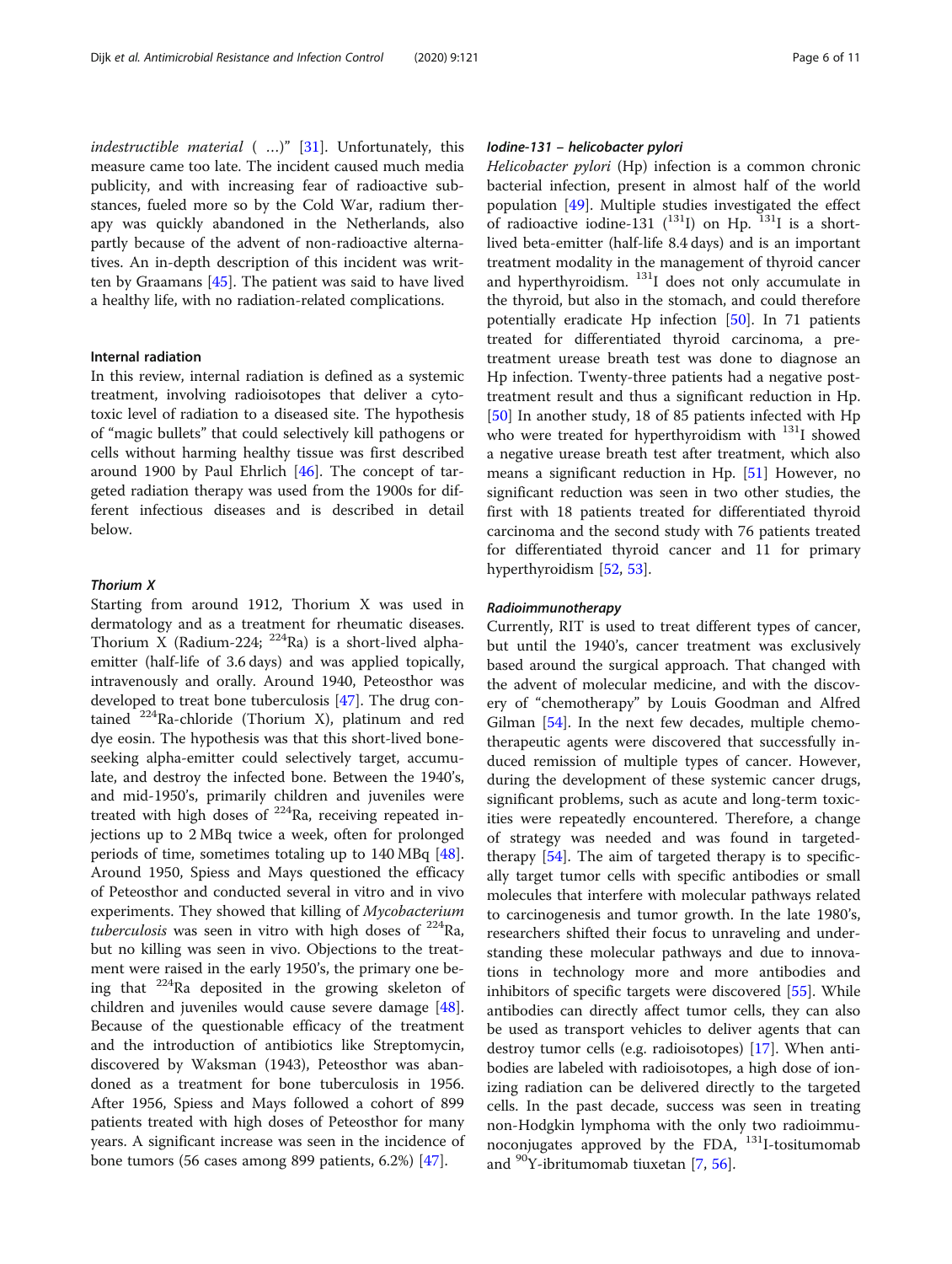## Radioimmunotherapy of fungal infections

In vitro experiments showed that both planktonic cells and biofilms of Cryptococcus neoformans (CN) are susceptible to RIT. In vitro, CN-specific monoclonal antibodies conjugated to bismuth-213  $(^{213}$ Bi; short-lived alpha-emitter, half-life 45 min.) caused a 50% reduction in metabolic activity of the fungal biofilm and a 70% reduction in metabolic activity of planktonic cells at a dose of 1.11 MBq (30 μCi) when compared to the control non-specific antibody conjugation [\[57\]](#page-9-0). In the same study, 14.8 MBq  $(400 \mu\text{Ci})$  rhenium-188  $(^{188}\text{Re})$ ; shortlived beta-emitter, half-life 17 h.) conjugated to CNspecific antibodies showed a reduction in metabolic activity of planktonic cells of 83%, but no reduction was seen in the metabolic activity of the biofilm [\[19\]](#page-9-0).

In an in vivo experiment by Dadachova et al., nine groups of 10 mice were infected with  $10^5$  CN cells. Multiple treatment groups were treated with intravenously administered specific antibodies bound to <sup>213</sup>Bi and <sup>188</sup>Re, a dose of 3.7 MBq (100 μCi) RIT showed a survival of 60% with  $^{213}$ Bi and 40% with  $^{188}$ Re on day 75 post-therapy when compared to 0% survival in the 'cold' antibody conjugates (antibodies without radioconjugates) and a saline-treated group [[58\]](#page-10-0). In another study with the same in vivo CN model, RIT with  $^{213}$ Bi was compared to the antimycotic drug amphotericin. RIT was more effective in reducing fungal burden in lungs and brains, measured by colony forming unit (CFU) count in post mortem organs, where  $^{213}$ Bi conjugates could completely clear the infection, while amphotericin could not reduce that number of fungal cells [[59\]](#page-10-0).

#### Radioimmunotherapy of bacterial infections

Dadachova et al. also used RIT to combat bacterial infections. In vitro tests with <sup>213</sup>Bi radiolabeled antibodies against Streptococcus pneumoniae showed minimal but significant killing when doses of 0.11–0.15 MBq (3–  $4 \mu$ Ci) were used [[60\]](#page-10-0). A higher dose could potentially have a higher bactericidal effect. Two in vivo experiments were done with C57BL/6 mice infected intraperitoneally with 1000 CFU of Streptococcus pneumonia. In the first experiment, mice were treated with either 213Bi specific antibodies or "cold" antibodies, one group was left untreated. After 14 days, 87% of the mice treated with  $^{213}$ Bi survived versus 40% in the other two groups. In the second in vivo study, the mice were treated with 2.96 MBq (80  $\mu$ Ci)<sup>213</sup>Bi labeled specific and non-specific antibodies. Unlabeled antibodies and an untreated group were used as controls. Mice treated with <sup>213</sup>Bi labeled specific antibodies showed a 100% survival after 14 days versus  $20\%$  in the  $Bi^{213}$  bound non-specific antibody group and 60% in the unlabeled antibody and untreated group  $[60]$  $[60]$ .

In another study, RIT with <sup>213</sup>Bi showed prolonged survival in mice infected with Bacillus anthracis bacterial cells compared to control groups with unlabeled antibodies and phosphate-buffered saline (PBS) [[61\]](#page-10-0). These results showed the therapeutic potential of RIT on infectious diseases [[8](#page-9-0)]. Until now, there is no literature on using RIT to treat infections in humans.

#### **Discussion**

Throughout history, humanity has battled infections and the war is still going on today. With an increasing incidence of antimicrobial-resistant bacteria, finding effective treatments has become increasingly important. In the last century, different treatments have been developed and later abandoned. However, with new techniques, and the need to move away from our dependency to antibiotics, it is not unwise to give older strategies renewed consideration. Also, gathered knowledge on therapies from other fields in healthcare could potentially be used to treat infections. This review aimed to provide a summary of both historical and recent advances in radiation treatment for infections, whilst providing insight in how to proceed forward and learn from mistakes made in the past. Both external and internal radiation have the potential to clear infections as shown in this review. However, collateral damage to healthy tissue is a major concern, especially in external radiation treatment. To treat infections with external gamma-radiation, a high dose is needed to kill the bacteria. As a consequence, the long-term risk of cancer increases in patients who are exposed to these high doses of radiation. Of course, Xray therapy for infections largely preceded the onset of advances in linear particle accelerators and radiotherapy; therefore, radiotherapy has mostly been ignored as a potential candidate in infection treatment, especially since antibiotics were highly effective and widely available. As we are entering an era in which antibiotics are increasingly failing, a renaissance of external radiation therapy of infections may develop with stereotactic radiation therapy, intensity-modulated radiation therapy and MR guided radiotherapy becoming potential last resort treatments for resistant infections.

In contrary to these therapeutic techniques based on gamma radiation, alpha- and beta emitting radioisotopes can also be used for infection treatment. These radioisotopes have less penetrating power but are much more destructive, especially alpha-radiation. As early as 1950, the bactericidal effect of alpha-emitting radioisotope  $224$ Ra was shown in vitro [[62](#page-10-0)]. This makes them particularly interesting to use as Paul Ehrlich's "Magic bullets" that can target bacteria or the biofilm, while minimizing collateral damage to healthy tissue. Key in internal radiation treatment for infections is to bring the radioisotopes in close vicinity to the target. For example,  $224$ Ra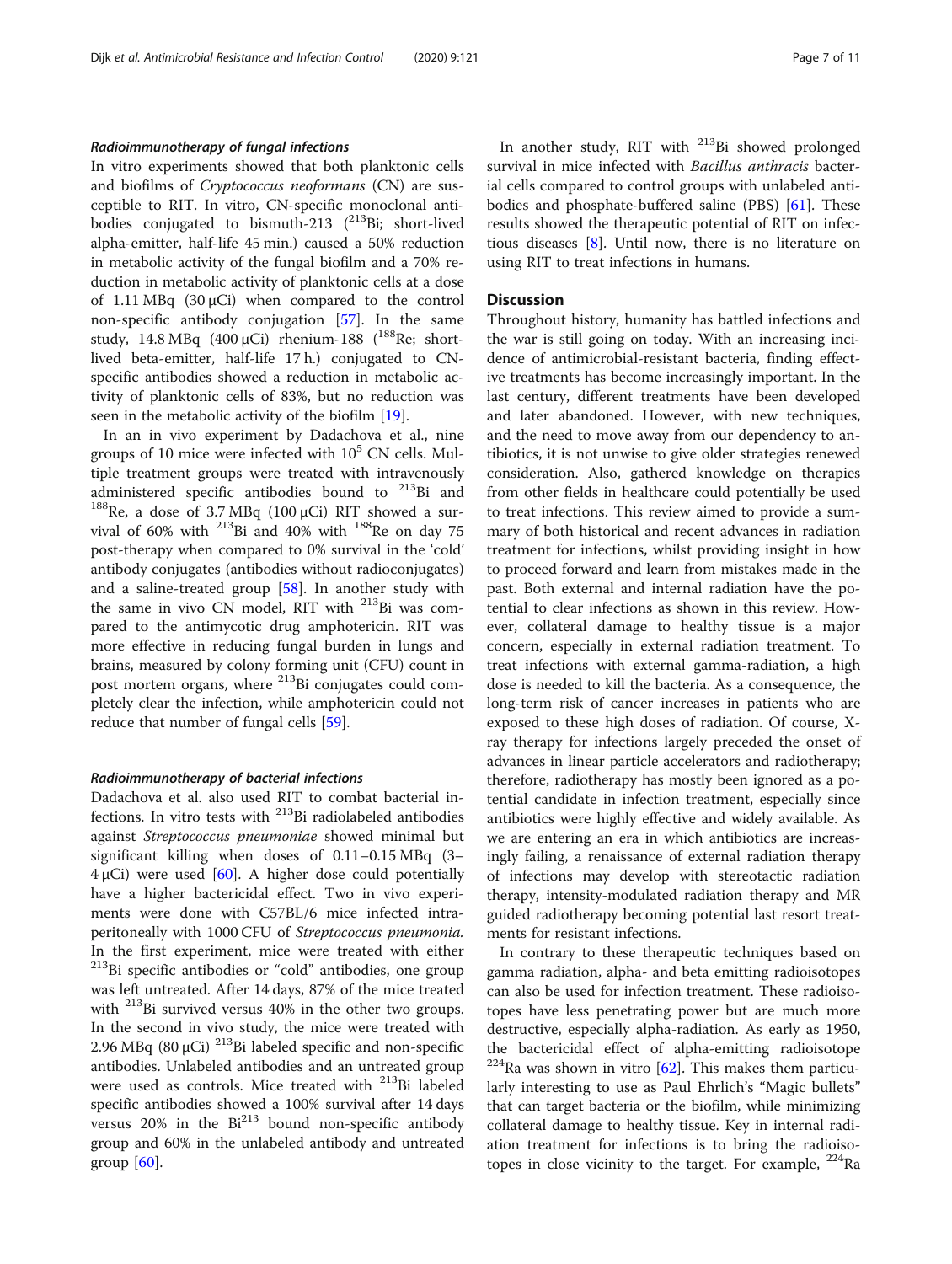has bone-seeking properties as it is a calcimimetic and is therefore incorporated into bone with increased boneturnover such as bone infections. However, in subsequent clinical studies where <sup>224</sup>Ra is used to treat bone tuberculosis, even extremely high doses were not effective and over time, led to a significant increase of bone tumors [\[47\]](#page-9-0). This suggests that a more selective targeting is necessary to utilize the full potential of these alpha- and beta-emitting radionuclides. Dadachova et al. showed that using antibodies as a transport vehicle for delivery of radioisotopes, bacteria and fungi can be targeted with high specificity, comparable to how RIT is used in the field of oncology. RIT relies on the antigenbinding characteristics of the antibodies to deliver cytotoxic radiation to target cells. As microbes express antigens that are unique and different from host antigens, they can be targeted with high specificity and low crossreactivity. It could especially be of great value in biofilmrelated infections where dormant cells are metabolic inactive and therefore not susceptible to most antibiotics because the damaging effects of radiation are independent of the cell's metabolic state. To improve RIT further, smaller vehicles can be used such as nanobodies. These nanobodies are derived from camelids and are ten times smaller than conventional antibodies. Due to their size, nanobodies have increased elimination to get rid of the potential dangerous remaining unbound radioimmunoconjugates minimizing collateral damage even further. Also, they have considerable better penetration into tissue and presumably the biofilm  $[63]$  $[63]$ . Other advantages include high stability, solubility, expression, and specificity. Theoretically, a patient with a PJI where the hip implant is colonized with bacteria and a biofilm, could be treated with nanobodies labeled with an alpha-emitter like  $^{213}$ Bi or  $^{225}$ Ac that can penetrate deep in the biofilm, destroy the architecture and kill bacteria. (Fig. 2) These antibodies could also be a powerful diagnostic tool for positron emission tomography (PET)-imaging when labeled with positron-emitting radioisotopes such as fluorine-18 ( $18$ F) or zirconium-89 ( $89$ Zr). Due to the high specificity and rapid clearance, low background signal is expected so that even low-grade infections could be detected with high specificity and sensitivity.

Treatment and diagnostics with radiation is always prone to safety concerns. Alpha- and beta-emitting radioisotopes such as 223Ra and 188Re are already used in the clinic for metastatic castration-resistant prostate cancer. Safety studies show that treatment with these radioisotopes is associated with minimal adverse events [[64](#page-10-0), [65\]](#page-10-0). Nonetheless, it is important to consider survival time, age, physical and emotional wellbeing and alternative treatment options. As the 5-year survival of PJI



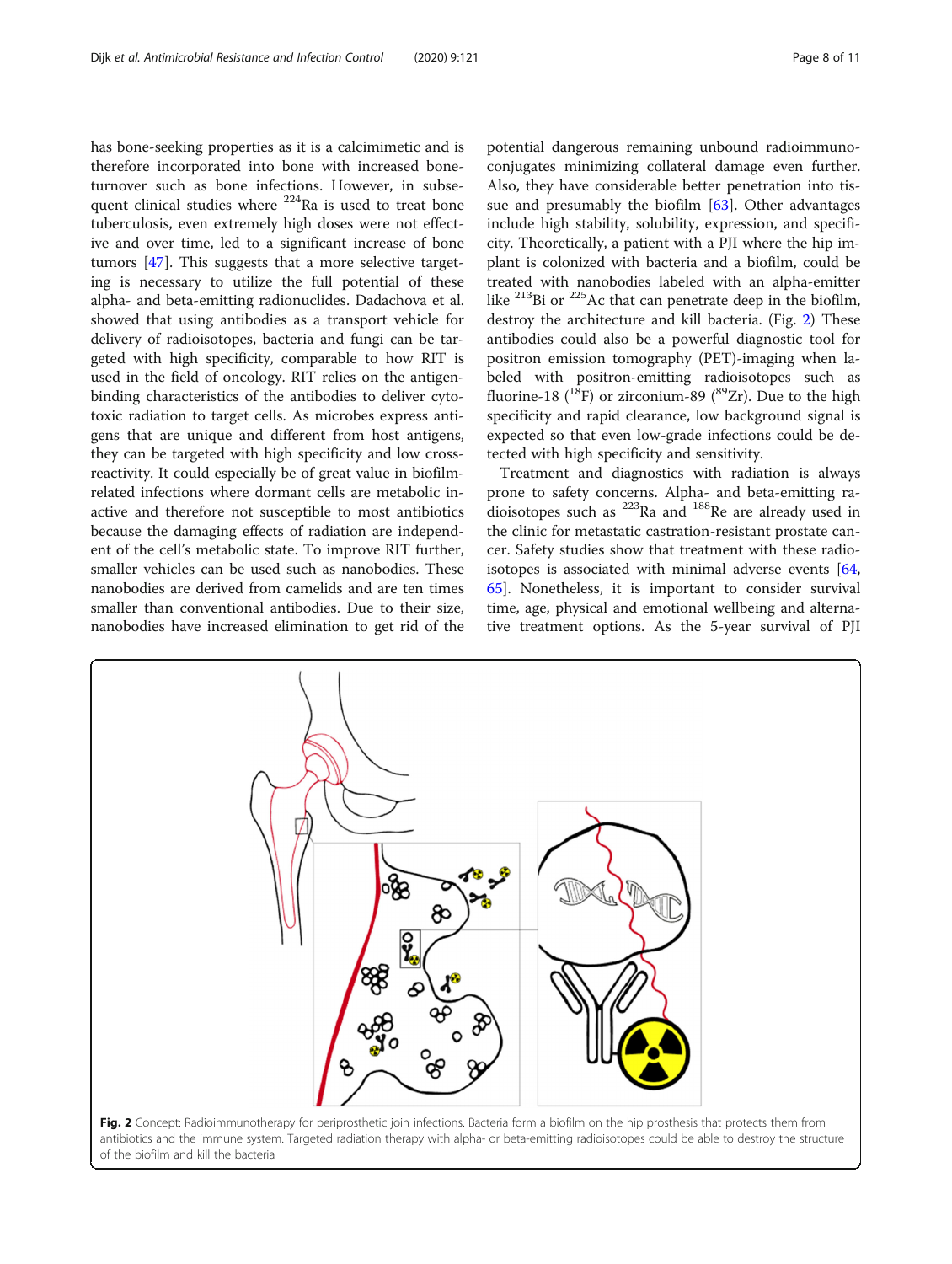patients is lower than the predicted survival for melanoma, prostate and breast cancer, aggressive treatments seem justified. Sometimes, infection surgery yields great risk to the point that only lifetime antibiotics or amputation is an option. Further development of antibiotic resistance due to antibiotic treatment reduces the chance of successful treatment even further. In these cases radiation treatment could be beneficial despite the possible long-term effects although these risks may be limited.

## Conclusion

The need for alternative treatment options for patients with (implant) infections like PJIs grows every year, not only due to increasing pathogen resistance to antibiotics, but also because biofilm formation obstructs the treatment of these infections with antibiotics. The novel prospects of radiation treatment strategies against planktonic and biofilm-related microbial infections are worth investigating further.

## Appendix 1. Pubmed, Embase and Cochrane search

Pubmed: ((((((Infection [Mesh] OR Infection [tiab] OR Infections [tiab] OR Infective [tiab] OR infectious [tiab])))) OR ((("Bacteria"[Mesh] OR Bacteria [tiab] OR Bacterial [tiab] OR Bacterium [tiab] OR Fungus [tiab] OR Fungi\*[tiab] OR Fungal [tiab] OR Yeast [tiab] OR Yeasts [tiab]))))) AND (((((("Radioisotopes"[MeSH] OR radionuclide [tiab] OR radionuclides [tiab] OR "Radioactive Isotope"[tiab] OR "Radioactive Isotopes"[tiab] OR radioisotope [tiab] OR radioisotopes [tiab] OR Radiation, Ionizing [MeSH] OR "ionizing radiation"[tiab] OR "alpha ray"[tiab] OR "alpha rays"[tiab] OR "alpha radiation"[ tiab] OR "alpha particle"[tiab] OR "alpha particles"[tiab] OR "beta ray"[tiab] OR "beta rays"[tiab] OR "beta particle"[tiab] OR "beta particles"[tiab] OR "beta radiation"[ tiab] OR "gamma ray"[tiab] OR "gamma rays"[tiab] OR "gamma radiation"[tiab] OR "roentgen"[tiab] OR "rontgen"[tiab] OR "Elements, Radioactive"[MeSH] OR "radioactive element"[tiab] OR "radioactive elements"[tiab] OR Radiolabel\*[tiab])))) AND ((("Therapeutics"[- Mesh] OR therapeutic [tiab] OR therapeutics [tiab] OR therapy [tiab] OR therapies [tiab] OR treatment [tiab] OR treatments [tiab]))))) OR (((Radioimmunotherapy [MeSH] OR radioimmunotherap<sup>\*</sup>[tiab] OR immunoradiotherap\*[tiab] OR RIT [tiab])))).

Embase: ((('infection'/exp. OR Infection:ab,ti OR Infections:ab,ti OR Infective:ab,ti OR infectious:ab,ti) OR ('bacterium'/exp. OR bacteria:ab,ti OR bacterial:ab,ti OR bacterium:ab,ti OR fungus:ab,ti OR fungi\*:ab,ti OR fungal:ab,ti OR yeast:ab,ti OR yeasts:ab,ti)) AND ((('radioisotope'/exp. OR radionuclide:ab,ti OR radionuclides:ab, ti OR 'radioactive isotope':ab,ti OR 'radioactive isotopes': ab,ti OR radioisotope:ab,ti OR radioisotopes:ab,ti OR

'particle radiation'/exp. OR 'ionizing radiation':ab,ti OR 'alpha ray':ab,ti OR 'alpha rays':ab,ti OR 'alpha radiation': ab,ti OR 'alpha particle':ab,ti OR 'alpha particles':ab,ti OR 'beta ray':ab,ti OR 'beta rays':ab,ti OR 'beta particle': ab,ti OR 'beta particles':ab,ti OR 'beta radiation':ab,ti OR 'gamma ray':ab,ti OR 'gamma rays':ab,ti OR 'gamma radiation':ab,ti OR 'roentgen':ab,ti OR 'rontgen':ab,ti OR 'radioactive element'/exp. OR 'radioactive element':ab,ti OR 'radioactive elements':ab,ti OR radiolabel\*:ab,ti) AND ('therapy'/exp. OR therapeutic:ab,ti OR therapeutics:ab,ti OR therapy:ab,ti OR therapies:ab,ti OR treatment:ab,ti Or treatments:ab,ti)) OR ('radioimmunotherapy'/exp. OR radioimmunotherap\*:ab,ti OR immunoradiotherap\*:ab,ti OR RIT:ab,ti))) AND [embase]/lim NOT [medline]/lim.

Cochrane: ((Infection:ab,ti OR Infections:ab,ti OR Infective:ab,ti OR infectious:ab,t) OR (Bacteria:ab,ti OR Bacterial:ab,ti OR Bacterium:ab,ti OR Fungus:ab,ti OR Fungi\*:ab,ti OR Fungal:ab,ti OR Yeast:ab,ti OR Yeasts:ab, ti)) AND (radionuclide:ab,ti OR radionuclides:ab,ti OR Radioactive Isotope:ab,ti OR "Radioactive Isotopes":ab,ti OR radioisotope:ab,ti OR radioisotopes:ab,ti OR "ionizing radiation":ab,ti OR "alpha ray":ab,ti OR "alpha rays": ab,ti OR "alpha radiation":ab,ti OR "alpha particle":ab,ti OR "alpha particles":ab,ti OR "beta ray":ab,ti OR "beta rays":ab,ti OR "beta particle":ab,ti OR "beta particles":ab,ti OR "beta radiation":ab,ti OR "gamma ray":ab,ti OR "gamma rays":ab,ti OR "gamma radiation":ab,ti OR "roentgen":ab,ti OR "rontgen":ab,ti OR "radioactive element":ab, ti OR "radioactive elements":ab,ti OR Radiolabel\*:ab,ti) AND ((therapeutic:ab,ti OR therapeutics:ab,ti OR therapy: ab,ti OR therapies:ab,ti OR treatment:ab,ti OR treatments: ab,ti) OR (radioimmunotherap\*:ab,ti OR immunoradiotherap\*:ab,ti OR RIT:ab,ti)).

#### Acknowledgements

Not applicable.

#### Authors' contributions

All authors were involved in designing the study. JL and RH performed the title and abstract screening and BD was the third reviewer. BD and JL performed the full-text screening. All authors discussed the results and contributed to the final manuscript. BD and JL contributed equally and are therefore joint authors. The author(s) read and approved the final manuscript.

#### Funding

This research was funded by Health Holland, which is non for profit organization, financed by the Netherlands Organization for Scientific Research (NWO), Grant number LSHM-17026. The funders had no role in study design, data collection and analysis, decision to publish, or preparation of the manuscript.

#### Availability of data and materials

Not applicable.

#### Ethics approval and consent to participate Not applicable.

#### Consent for publication Not applicable.

Competing interests

The authors declare that they have no competing interests.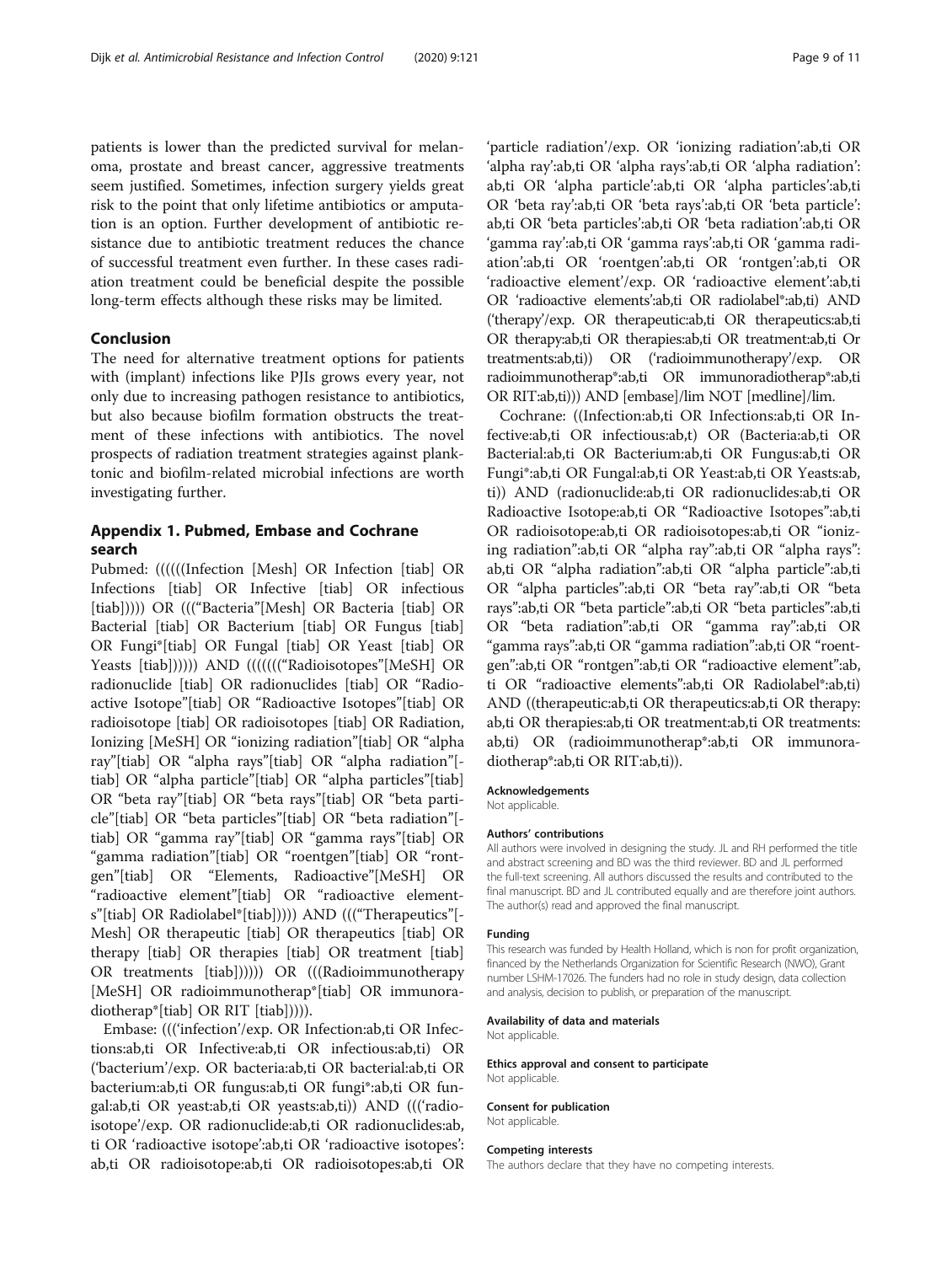#### <span id="page-9-0"></span>Author details

<sup>1</sup>Department of Orthopaedics, University Medical Center Utrecht, Utrecht, The Netherlands. <sup>2</sup>College of Pharmacy and Nutrition, University of Saskatchewan, Saskatoon, Canada. <sup>3</sup>Department of Nuclear Medicine, Meander Medical Center Amersfoort, Amersfoort, The Netherlands. <sup>4</sup>Department of Biomechanical engineering, TU Delft, Delft, The Netherlands. 5 Department of Radiology and Nuclear Medicine, University Medical Center Utrecht, Utrecht, The Netherlands.

#### Received: 13 January 2020 Accepted: 9 July 2020 Published online: 31 July 2020

#### References

- 1. Levy SB, Bonnie M. Antibacterial resistance worldwide: causes, challenges and responses. Nat Med. 2004;10(12S):S122–9.
- 2. Parvizi J, Bs CJ. Definition of Periprosthetic Joint Infection Is There a Consensus ? 2011. p. 3022–30.
- 3. Lewis K. Persister cells. Annu Rev Microbiol. 2010;64(1):357–72.
- Zmistowski B, Karam JA, Durinka JB, Casper DS, Parvizi J. Periprosthetic joint infection increases the risk of one-year mortality. J Bone Joint Surg Am. 2013;95:2177–84.
- 5. Siegel RL, Miller KD, Jemal A. Cancer statistics, 2019. CA Cancer J Clin. 2019; 69:7–34.
- 6. Lagendijk JJW, Raaymakers BW, Raaijmakers AJE, et al. MRI/linac integration. Radiother Oncol. 2008;86(1):25–9.
- 7. Larson SM, Carrasquillo JA, Cheung NK. PO. Radioimmunotherapy of human tumours. Nat Rev Cancer. 2015;15(6):347–60.
- 8. Helal M, Dadachova E. Radioimmunotherapy as a novel approach in HIV, bacterial, and fungal infectious diseases. Cancer Biother Radiopharm. 2018; 33(8):1–6.
- 9. Rontgen WC. On a new kind of rays. Science. 1896;3:227–31.
- 10. Musser JH, Edsall DL. A study of metabolism in leukemia, under the influence of the x-ray. With a consideration of the manner of action of the x-ray and of some precautions desirable in its therapeutic use. Transact Assoc Am Phys. 1905;20:294.
- 11. Quimby AJ, Quimby WA. Unresolved pneumonia: successful treatment by Röngen ray: AR Elliott; 1916.
- 12. Fried C. Die Röntgentherapie der bronchopneumonia unter besonderer berucksichtigung der bronchopneumonia des kindesalters. Monatsschrift Kinderheilkunde. 1928;38:158.
- 13. Krost GN. Unresolved pneumonia in children: treatment with roentgen ray. Am J Dis Child. 1925;30:57–71.
- 14. Powell EV. Roentgen therapy of lobar pneumonia. J Am Med Assoc. 1938; 110:19–22.
- 15. Rousseau J, Johnson W, Harrell GT. The value of roentgen therapy in pneumonia which fails to respond to the sulfonamides. Radiology. 1942;38: 281–9.
- 16. Oppenheimer A. Roentgen therapy of interstitial pneumonia. J Pediatr. 1943; 23:534–8.
- 17. Chamberlain WE. Roentgen therapy with very small doses: experience in lymphadenitis, leukemia, Hodgkin's disease and certain infections. Acta Radiol. 1926;6:271–80.
- 18. Calabrese EJ, Dhawan G. How radiotherapy was historically used to treat pneumonia: could it be useful today? Yale J Biol Med. 2013;86:555–70.
- 19. Hart GB, Lamb RC, Strauss MB. Gas gangrene. J Trauma. 1983;23:991–1000.
- 20. Kelly JF, Dowell DA. Twelve-year review of x-ray therapy of gas gangrene. Radiology. 1941;37:421–39.
- 21. Kelly JF. The X-ray as an aid in the treatment of gas gangrene: Bacillus welchii infection—preliminary report. Radiology. 1933;20:296–304.
- 22. Taliaferro WH, Taliaferro LG. Effect of x-rays on immunity; a review. J Immunol. 1951;66:181–212.
- Pendergrass E, Hodes P, Griffith J. Effect of roentgen rays on the minute vessels of the skin in man. Amer J Roent. 1944;52:123–7.
- 24. Coleman E, Bennett D. Personal experiences with gas bacillus infection: a report of forty-one cases. Am J Surg. 1939;43:77–80.
- 25. Calabrese EJ, Dhawan G. The role of x-rays in the treatment of gas gangrene: a historical assessment. Dose Response. 2012;10:626–43.
- 26. Coyle RR. Odd and ends of x-ray work, including some cases of carbuncle. Med Electrol Radiol. 1906;7(1):39–142.
- 27. Dunham K. Treatment of carbuncles by the roentgen ray. Am J Roentgenol. 1916;3:259–60.
- 28. Desjardins AU. Radiotherapy for inflammatory conditions. J Am Med Assoc. 1931;96:401–8.
- 29. Calabrese EJ. X-ray treatment of carbuncles and furuncles (boils): a historical assessment. Hum Exp Toxicol. 2013;32(8):817–27.
- 30. Bluestone CD. Pathogenesis of otitis media: role of eustachian tube. Pediatr Infect Dis J. 1996;15:281–91.
- 31. Radioactieve stoffenbesluit (Warenwet). Staatsblad van het Koninkrijk der Nederlanden. 1958. Stb; 1958. p. 317.
- 32. Heineke H. Experimentelle Untersuchungen über die Einwirkung der Röntgenstrahlen auf innere Organe. Mitt Grenzgeb Med Chir. 1905;14:21.
- 33. Beattie R. Treatment of subacute and chronic otitis media with use of X-ray. J Mich St Med Soc. 1921;20:449–51.
- 34. Calabrese E, Dhawan G. Historical use of x-rays: treatment of inner ear infections and prevention of deafness. Hum Exp Toxicol. 2014;33:542–53.
- 35. Crowe SJ, Baylor JW. The prevention of deafness. J Am Med Assoc. 1939; 112:585–90.
- 36. Crowe SJ, Walzl EM. Irradiation of hyperplastic lymphoid tissue in the Nasopharynx. J Am Med Assoc. 1947;134:124–7.
- 37. Verduijn PG, Hayes RB, Looman C, Habbema JD, van der Maas PJ. Mortality after nasopharyngeal radium irradiation for eustachian tube dysfunction. Ann Otol Rhinol Laryngol. 1989;98:839–44.
- 38. Ronckers CM, Van Leeuwen FE, Hayes RB, Verduijn PG, Stovall M, et al. Cancer incidence after nasopharyngeal radium irradiation. Epidemiology. 2002;13:552–60.
- 39. Ducatman AM, Farber SA. Radium exposure in U.S. military personnel. N Engl J Med. 1992;326:71–2.
- 40. Hardy WG, Bordley JE. Observations from a controlled study on the effect of nasopharyngeal irradiation in a group of school age children. Ann Otol Rhinol Laryngol. 1954;63:816–26.
- 41. Schneider AB, Lubin J, Ron E, Abrahams C, Stovall M, et al. Salivary gland tumors after childhood radiation treatment for benign conditions of the head and neck: dose-response relationships. Radiat Res. 1998;149:625–30.
- 42. Sandler DP, Comstock GW, Matanoski GM. Neoplasms following childhood radium irradiation of the nasopharynx. J Natl Cancer Inst. 1982;68:3–8.
- 43. Yeh H, Matanoski GM, Wang N, Sandler DP, Comstock GW. Cancer incidence after childhood nasopharyngeal radium irradiation: a follow-up study in Washington County. Maryland Am J Epidemiol. 2001;153:749–56.
- 44. Loeb WJ. Radiation therapy of the nasopharynx: a 30 year view. Laryngoscope. 1979;89:16–21.
- 45. Graamans K. Nasopharyngeal radium irradiation: the lessons of history. Int J Pediatr Otorhinolaryngol. 2017;93:53–62.
- 46. Strebhardt K, Ullrich A. Strebhardt & Ulrich 2008 Paul Ehrlichs magic bullet concept. Nat Rev Cancer. 2008;8(june):473–80.
- 47. Spiess H. Peteosthor a medical disaster due to Radium-224; 2002. p. 163–72.
- 48. Wick RR, Gossner W. History and current uses of 224 Ra in ankylosing spondylitis and other diseases. Environ Int. 1993;19:467–73.
- 49. Tomb JF, White O, Kerlavage AR, Al E, Tomb J-F, et al. The complete genome sequence of the gastric pathogen Helicobacter pylori. Nature. 1997;388(September):539–47.
- 50. Gholamrezanezhad A, Mirpour S, Saghari M, Abdollahzadeh J, Pourmoslemi A, Yarmand S. Radio-iodine therapy and helicobacter pylori infection. Ann Nucl Med. 2008;22(10):917–20.
- 51. Arduc A, Dogan BA, Ozuguz U, et al. The effect of radioactive iodine treatment on 14C urea breath test results in patients with hyperthyroidism. Clin Nucl Med. 2014;39(12):1022–6.
- 52. Shmuely H, Friedman M, Aronov I, et al. The effect of radioiodine on eradication of helicobacter pylori infection in patients with thyroid cancer-a pilot study. Oper Tech Otolaryngol - Head Neck Surg. 2012;23(3):206–10.
- 53. Usluogullari CA, Demir OE, Ozdemir E, et al. What is the effect of radioiodine therapy on Helicobacterpylori infection? Turkish J Med Sci. 2014; 44(3):520–3.
- 54. Chabner BA, Roberts Jr TGR. Chemotherapy and the War on Cancer. Nature Reviews Cancer. 2005;5(1):65–72.
- 55. Joo WD, Visintin I, Mor G, Sciences R, Haven N. Targeted cancer therapy Are the days of systemic chemotherapy numbered? Maturitas. 2013;76(4):308–14.
- 56. Adams GP, Weiner LM. Monoclonal antibody therapy of cancer. Nat Biotechnol. 2005;23(9):1147–57.
- 57. Martinez LR, Bryan RA, Apostolidis C, Morgenstern A, Casadevall A, Dadachova E. Antibody-guided alpha radiation effectively damages fungal biofilms. Antimicrob Agents Chemother. 2006;50(6):2132–6.